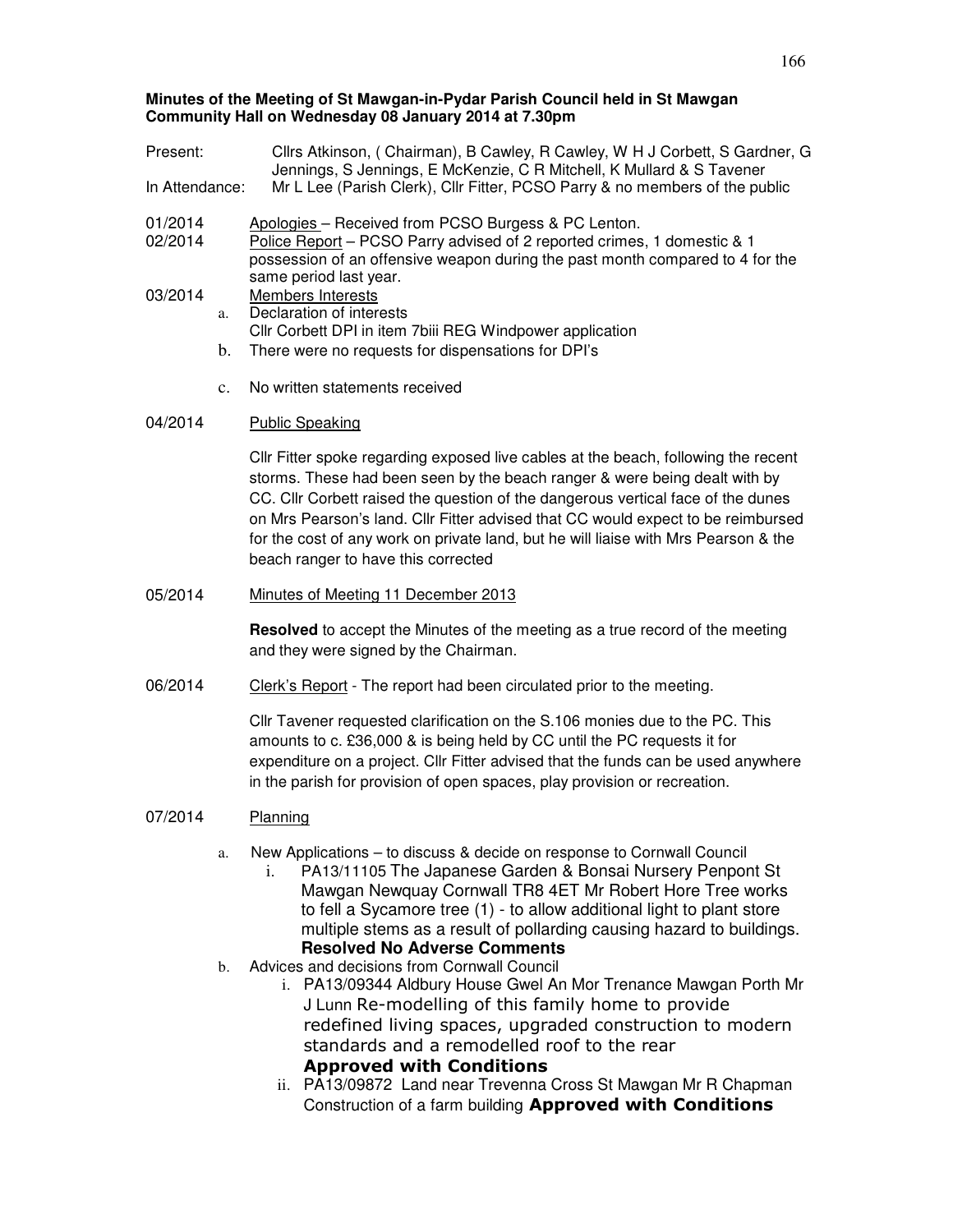- iii. Cllr Corbett left the meeting. REG Windpower – Denzell Downs –Update – The High Court has upheld CC's original decision to allow a wind farm at Denzell Downs. Mr William Corbett has advised the PC that he has (in his personal capacity) appealed against the decision. Cllr Corbett returned to the meeting.
- c. To discuss enforcement issues The Clerk will request CC investigate a caravan that is situated at Porth Farm
- 08/2014 Neighbourhood Planning –Update Notes from meetings held on Tuesday 07 January 2014 had been circulated prior to the meeting. The meeting was attended by Sarah Ardern CC who suggested that parts of the PC's parish plan be incorporated into the new neighbourhood plan. The next meeting will be held in St Mawgan community Hall at 7.00 p.m. on Tuesday 04 February 2014. 09/2014 Beach & Environment Working Group
	- a. Working Group Report- None Received

The disabled access has become damaged in the storms. Cllr Mitchell will request Mr Kevin Lay to provide us with his opinion on what repairs should consist of, on the basis that the original design was his. The Clerk is checking whether the damage is covered by the PC's insurance policy.

b. Beach Cleaning Contract - **Resolved** to renew the contract on the same terms as before, with the inclusion of the October half-term & Christmas holiday periods. The Clerk will write to Mr Farmer

# 10/2014 Amenity Area Working Group

- a. Working Group Report circulated prior to meeting.
- b. **Resolved** to approve the additional inscription for J Dunstan (Dec'd)
- c. Cllr McKenzie will discuss with Tim Michell whether the dilapidated shed at the burial ground is still required
- d. Resolved that Cllr McKenzie (with advice from Cllr Corbett) should contact Mr Johns of St Columb regarding the problem of rabbits at the burial ground.
- e. Resolved that the Amenity WG should obtain quotes for (i) the replacement of the multi-play unit & (ii) refurbishment of the whole playground. The Clerk will write to Mrs Young-Jamieson to obtain permission for more safety surfacing to be laid at the playground
- f. The interment of Michael Brendan O'Connor will take place on 18th January 2014

### 11/2014 Transport & Rights of Way Working Group

- a. Working Group Report None Received
- b. Defaced road signs at Tregurrian. The Clerk has reported this to CC
- c. Slippage between Lanvean & Five turns Reported to CC Highways
- d. Mr Peter Parkinson has sorted out the problem drainage on private land above the North Steps. The Clerk will write to thank him & to request he passes the PC's thanks on to the property owner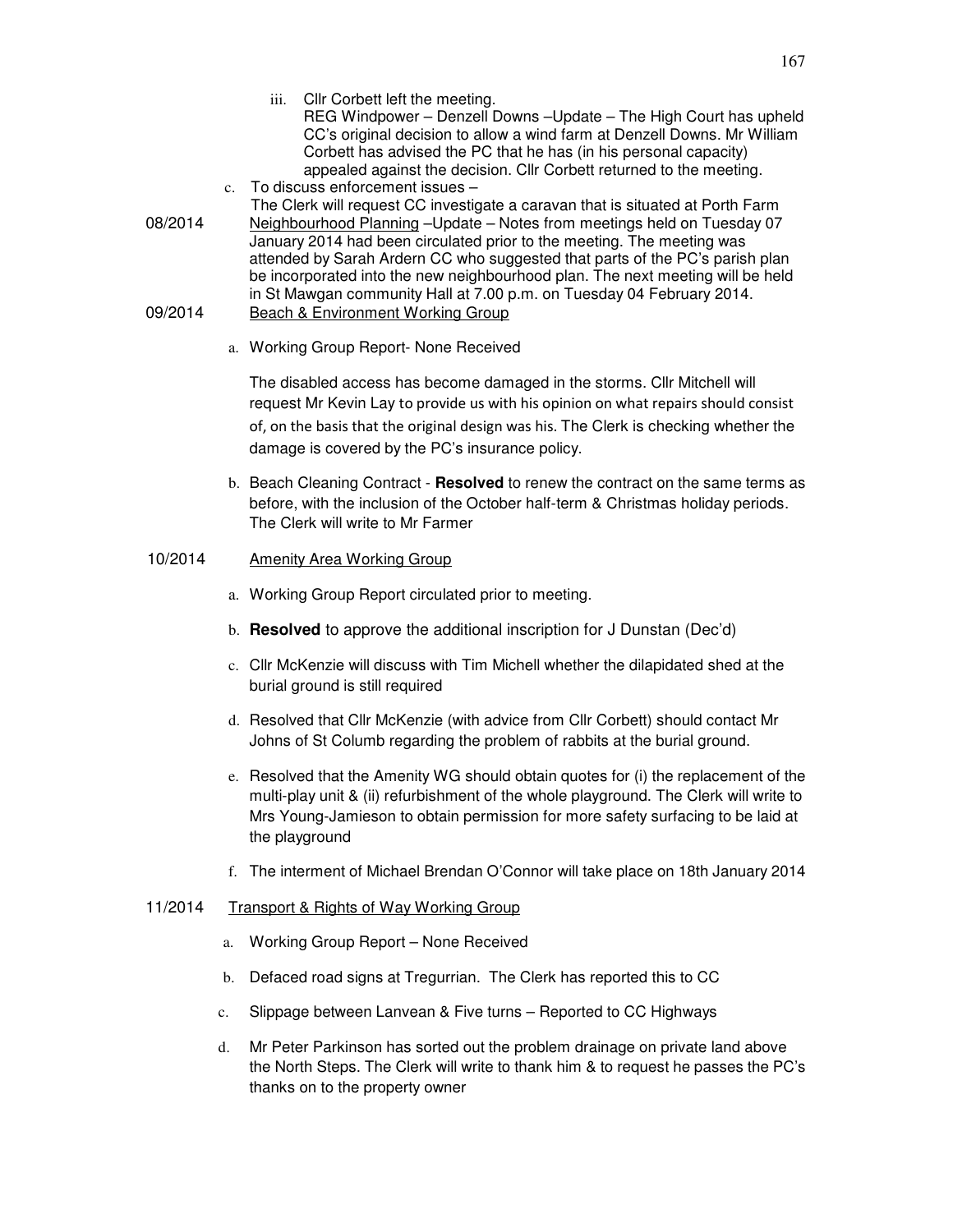- 13/2014 Other Reports Newquay Cornwall airport meeting 16 December 2014 Circulated prior to the meeting
- 14/2014 Accounts
	- a. **Resolved** to pay the following accounts

| T Michell       | Maintenance December       |   | £780.75  |
|-----------------|----------------------------|---|----------|
| L Lee           | Salary & Exp December      |   | £ 694.80 |
| M Farmer        | <b>Beach Cleaning Xmas</b> | £ | 46.66    |
| D Vickery       | Bus Shelter Clean Oct-Dec  |   | £ 100.00 |
| Local World Ltd | Cornish Guardian advert    |   | £ 276.00 |
| <b>MPVH</b>     | Hall Hire Oct & Dec        | £ | 40.00    |
| <b>HMRC</b>     | PAYE Tax & NI              | £ | 0.88     |
| Total           |                            |   | £1939.09 |

b. Precept – No amendment required

# 15/2014 Clerk's Job

The Chairman advised that an offer had been issued to (& accepted by) Donna James. Donna will start on 16 January 2014

- 16/2014 Correspondence for information All circulated prior to meeting
	- a. CALC The Week Issues 13 & 14
	- b. CC Streetworks Temporary Road Closure B3276 between Mawgan Porth Hill and Sea View, Trenance, Mawgan Porth 6th January to 23rd February 2014 (24 hours weekends included)
	- c. CC Localism & Devolution Information Bulletin December 2013
	- d. CC- Traffic Management at Community Events
	- e. CC- Council Landscapes & Renewables Workshop follow up
	- f. Wheal Jane Group Newsletter 2
	- g. CC- Further Fire Brigade Strikes
	- h. CC Strong Winds & Heavy Rain warnings
	- i. CC- Streetworks Temporary Road Closure Road from Lanvean to Trevenna Cross, Lanvean and Winsor Lane, St Mawgan 27th January to 2nd March 2014 (24 hours weekends included)
	- j. CC- Streetworks Temporary Road Closure, Watergate Road Newquay 10th to 14th March 2014 (0730 to 1800 hours)